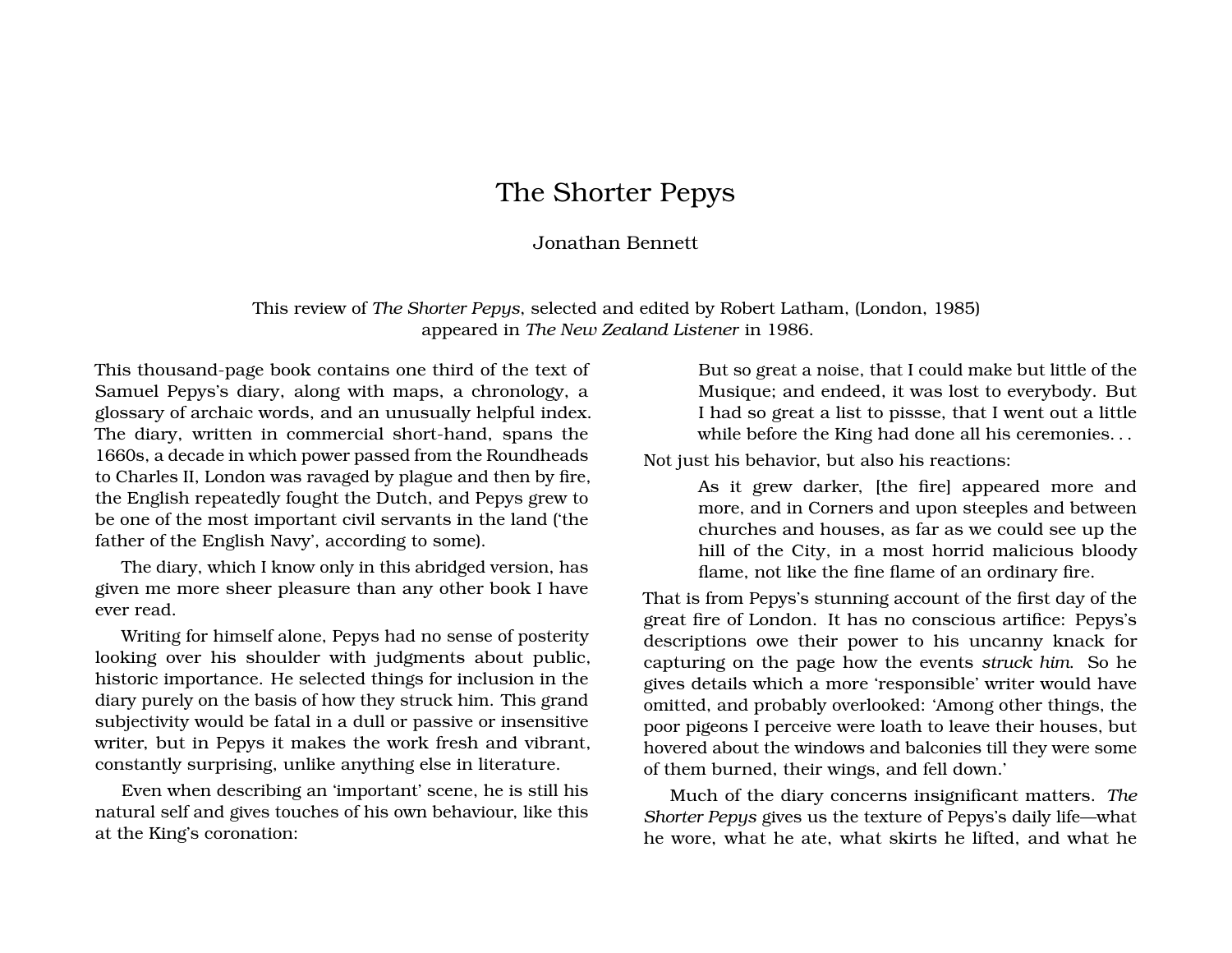paid in hard cash for all this; the plays he saw, how the audiences behaved, the doorman who swindled him out of a shilling; his book collection, his musical instruments, the improvements to his apartment; his growing wealth, from sources bright and shady; his bowels and his testicles; the list is endless.

Along with stories that are variously amusing, touching, shocking, there are episodes that are. . . well, that are like this:

> Before going to bed, I stood writing of this day its passages—while a drum came by, beating of a strange manner of beat, now and then a single stroke; which my wife and I wondered at, what the meaning of it should be.

And this:

I sat up till the bell-man came by with his bell, just under my window as I was writing of this very line, and cried 'Past one of the clock, and a cold, frosty, windy morning.' I then went to bed. . .

Considered as anecdotes, these are nothing. Considered as fragments of a man's life, they stretch across the centuries to make us feel that we are there.

One source of the diary's power to grip and entrance and delight is its subjectivity. There is another. One of the topics is Pepys himself—his thoughts, feelings and actions, and his thoughts and feelings about these. He had a lively inner life, to put it mildly, was intimately in touch with it, and had the ability to know at any given moment how he felt and to write about it clearly and purely.

With one strange kind of exception, he does not falsify the record in order to cut a better figure. The exception concerns his enjoyment of pornographic talk and books, such as 'that idle, roguish book, *L'escholle des Filles*; which I have bought in plain binding. . . because I resolve, as soon as I have read it, to burn it'. Of this, Pepys says on the very next day: '[I read] a little of *L'escolle des Filles*, which is a mighty lewd book, but yet not amiss for a sober man to read over to inform himself in the villainy of the world.' Is he uncomfortable about pornography because it is passively experienced? He is candid enough about his active sexual adventures.

For the rest, we get Pepys warts and all. He does not pose for his self-portrait. When a stranger importunes his wife, he records, 'I did give him a good cuff or two on the chops; and seeing him not oppose me, I did give him another.' This is not the writing of someone who wants to be a hero to his diary! Often he bewails or derides his conduct, as when he exclaims about his 'folly and childishnesse' that he 'cannot forbear carrying [my new] watch in my hand in the coach all this afternoon, and seeing what o'clock it is 100 times' (there is more about this; it is delicious).

Some of his self-accusations are graver than that, having to do with his capacity—amazing in one so able and successful—for neglecting work and career in the pursuit of pleasure. On a day when he had a bout with one of his mistresses, then went to see another but found that she was away:

> So I back again to my office, where I did with great content faire a vow to mind my business and laisser aller les femmes for a month; and am with all my heart glad to find myself able to come to so good a resolution, that thereby I may follow my business, which, and my honour thereby, lies a-bleeding.

(Where active sex is the topic, Pepys usually scatters French and Spanish words through his text; Robert Latham, the editor, calls this 'macaronic English'.)

Sometimes he scolds himself for his feelings. After appearing before a tribunal of inquiry, and concluding that he is not in *much* trouble, he writes: